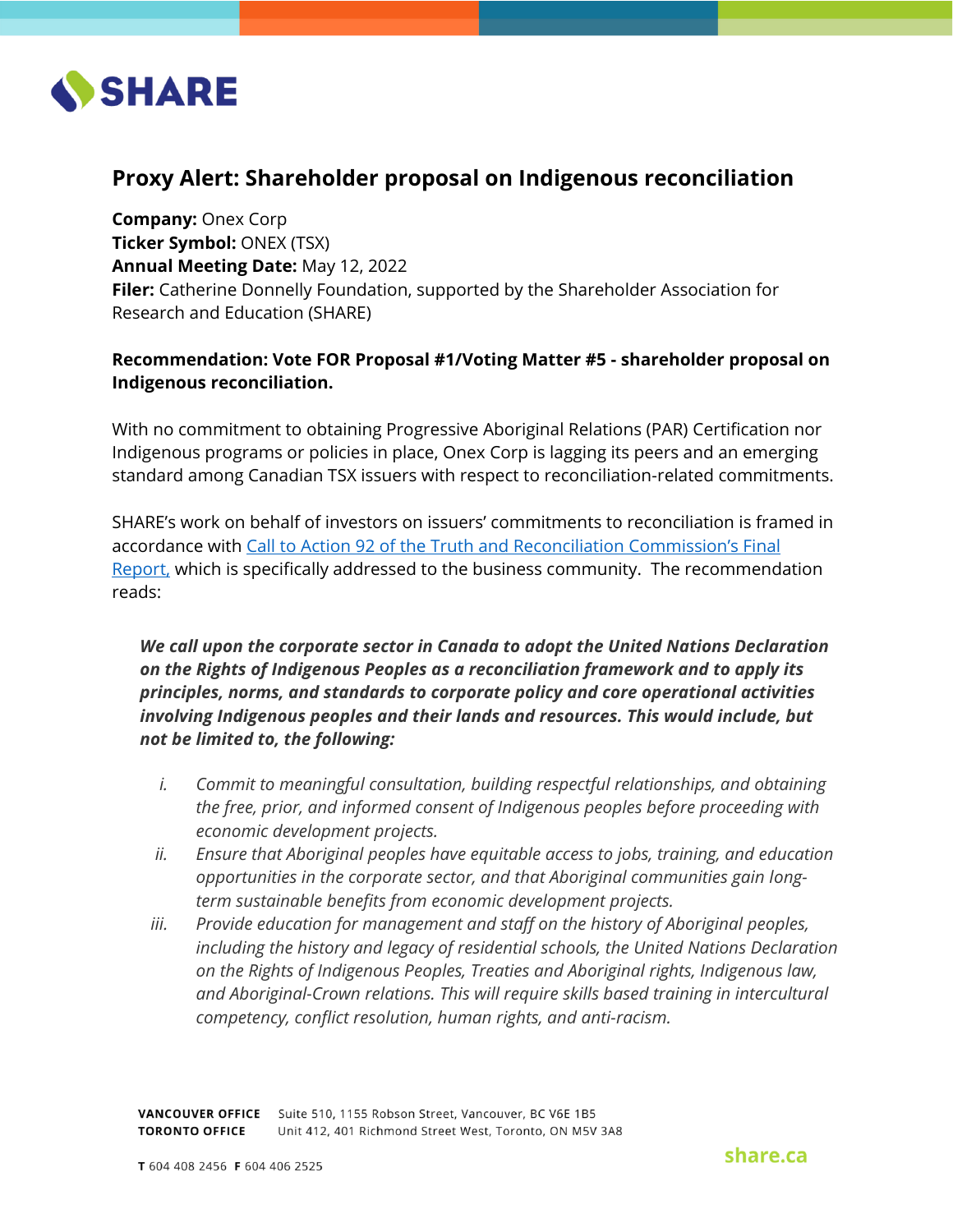In 2021, the Reconciliation and Responsible Investment Initiative, a joint initiative between SHARE and the National Aboriginal Trust Officers Association ("NATOA") released a report [providing an update on corporate Canada's progress in advancing reconciliation](https://reconciliationandinvestment.ca/wp-content/uploads/2021/03/SHARE-RRII-Business-and-Reconciliation_Final-1.pdf) since the release of a benchmark report by SHARE in 2017.

Findings from the report indicated that there was considerable space for improving reconciliation-related disclosures in the financial sector, as at the time no more than three of the 13 sampled institutions reported on any single indicator.

In the intervening year, at least six Canadian issuers have made new commitments to achieve certification under the PAR program, including:

- In 2021, the TMX Group became the first issuer to endorse this shareholder proposa[l. More than 98% of shareholders supported the proposal.](https://share.ca/blog/press-release-tmx-vote-reconcilation/) The TMX now tracks both PAR ["Committed"](https://money.tmx.com/en/stock-list/PAR_COMMITTED_SL) and ["Certified"](https://money.tmx.com/en/stock-list/PAR_CERTIFIED_SL) companies.
- In 2022, Toromont's board similarly endorsed this proposal, with more than 99% if shareholders voting in favour of the proposal at the company's April 28 meeting.
- Also in 2022, similar proposals were withdrawn from BCE Inc, and IA Financial, following those companies' voluntary agreement to meet the proposals' objectives.

SHARE, on behalf of the Catherine Donnelly Foundation, filed a shareholder proposal requesting THAT:

*The board of directors report to shareholders on the extent to which our company's policies and practices regarding Indigenous community relations, recruitment and advancement of Indigenous employees, internal education on Indigenous reconciliation, and procurement from Indigenous-owned businesses compare to or are certified by external Indigenous-led standards of practice.* 

## **Company Response & SHARE Analysis**

The board's recommendation includes a high-level discussion of its "D&I" (Diversity & Inclusion) strategy. However, the company lacks any specific commitments with respect to reconciliation with Indigenous peoples. While reconciliation commitments can make up an important component of a Canadian issuer's DEI (Diversity, Equity and Inclusion) strategy, this is insufficient on its own. Further, the company's comments about D&I focus entirely on its HR policies with respect to diversity. Once again, these elements are important, but are insufficient on their own, and do not reflect a mature and developed approach to DEI.

With respect to commitments related to procurement, the company states that the nature of its business "does not lend itself to meaningful procurement of products or services in Canada or globally." This statement dismisses the broad array of Indigenous businesses in Canada out of hand, and demonstrates an inattention to the PAR certification program.